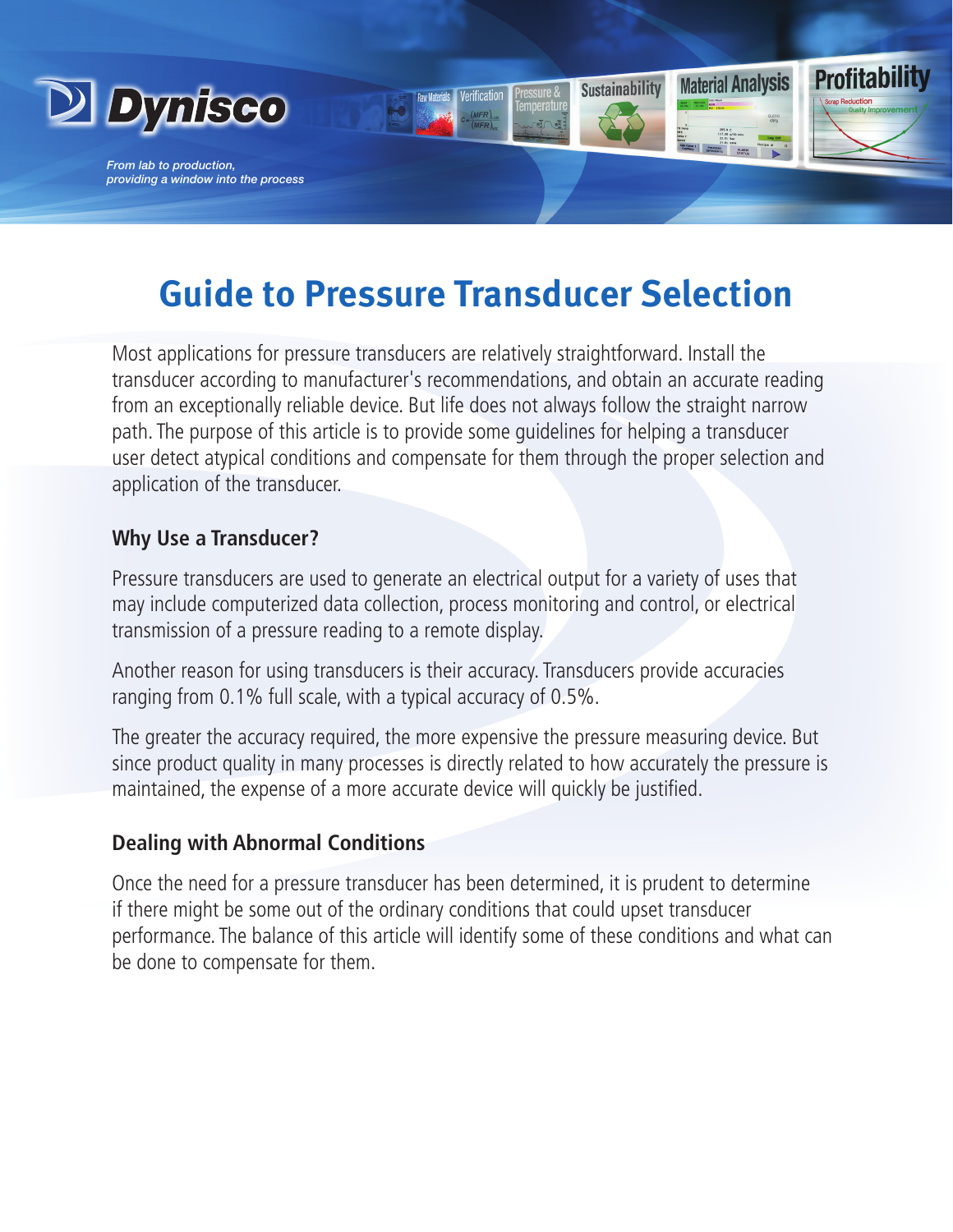# **Temperature Dynamics**

Two sources of temperature variation can affect transducer performance-ambient conditions and the fluid medium itself. Ambient conditions include such things as abrupt changes in air temperature due to heating and cooling systems cycling on and off and the effects of radiant energy impinging on the transducer. Variations in the fluid temperature occur most often during start-up of a process as the fluid goes from room temperature to a higher operating temperature.

Dynamic temperature problems may arise because pressure transducers are calibrated under static conditions of both pressure and temperature. Dynamic temperature effects in the field, therefore, may be superimposed on a steady pressure condition and cause an unstable reading. The easiest solution to this problem is to wait for the temperature to achieve a steady state before making a pressure reading.

If accurate pressure readings must be made during large ambient temperature transitions, then corrective measures must be taken. Shielding the transducer may ameliorate ambient temperature shifts; you can build a baffle around it or wrap it with Styrofoam or some other insulating material.

One way to compensate for temperature effects of the media is to buffer the transducer by placing it at the end of a short length of stainless steel or copper tubing. The tubing dissipates excess heat at a rate determined by the material, diameter and length of the tubing. This tubing forms a constant and acceptable temperature link between the transducer and the main body of fluid media.

# **Media Compatibility**

Most transducer media contact surfaces are made from stainless steel, either 17-4PH (precipitation hardenable) or 15-4PH. These are excellent special-purpose materials providing corrosion resistance similar to 303 and 304 grades of stainless steel. These materials handle most fluid media very well. If you know from previous experience, however, that these materials are unacceptable, then inform your transducer supplier. It is very likely that other options are available.

# **Dynamic Response**

Most transducer users want to measure pressure in a steady state. They don't want to know what is happening to the pressure as changes take place. However, some users want to measure dynamic pressure changes in the system. For these users, it is very important that they tell their transducer supplier that this is what they want to do.

The dynamic response of a system is a very complicated subject. This complexity is further compounded by the sometimes-misunderstood usage of such terms as frequency response,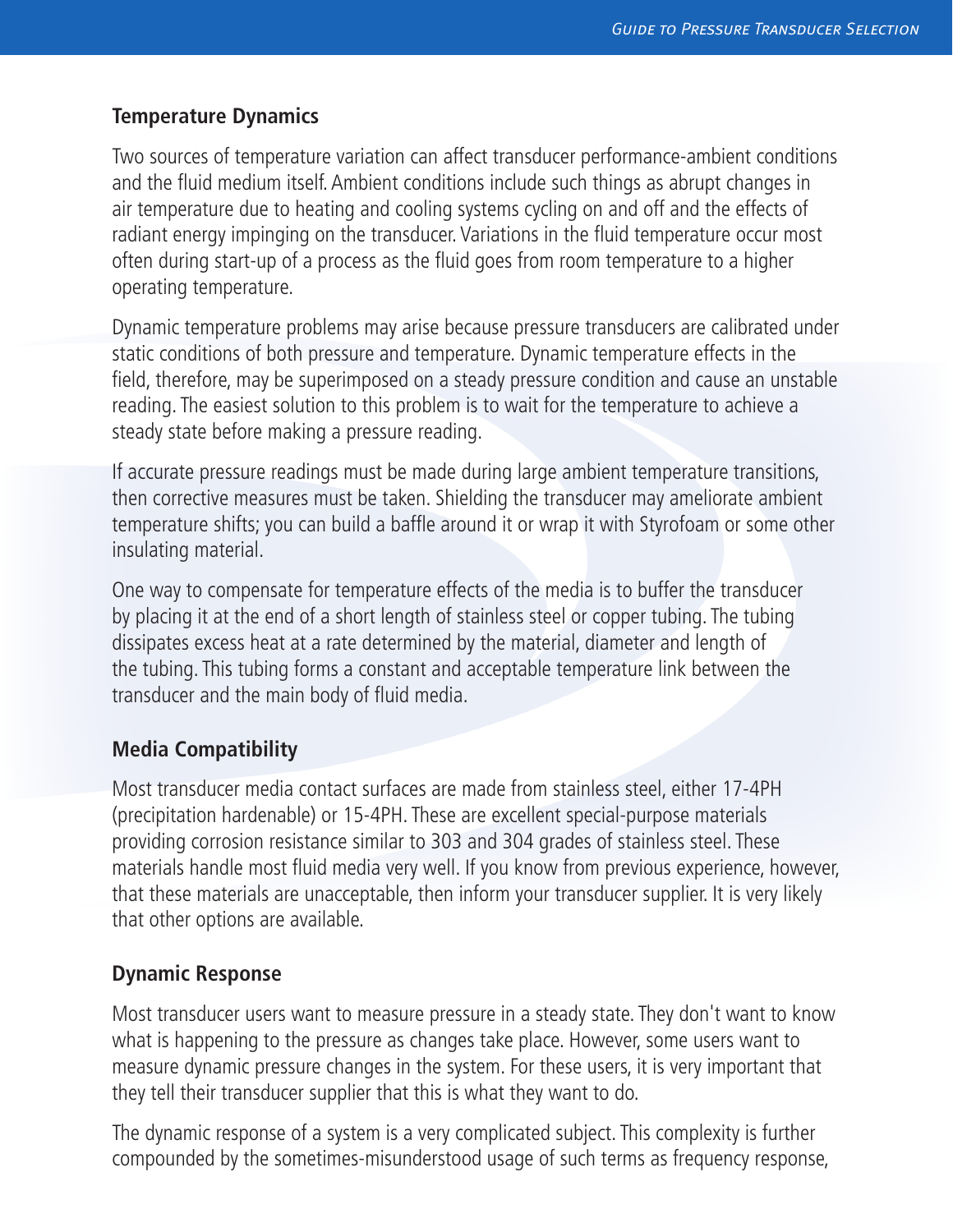dynamic response, response to a step input, and rise time. These terms mean one thing when applied to the transducer and another when referring to the system. If dynamic measurements are required, it is wise to discuss the application with the manufacturer and seek his advice.

In addition to entering into a dialogue with your supplier, here are a few additional guidelines for using transducers to measure dynamic pressure:

Couple the transducer as near as possible to the measuring point.

Use a flush diaphragm transducer instead of a cavity type for better frequency response.

Avoid isolating the transducer with tubing or snubbers because system dynamics will change.

#### **Handling and Installation**

As mention earlier, today's pressure transducer is an exceptionally rugged device. Even so, it pays to exercise a little common sense during handling and installation. Here are a few easy-to-follow tips:

Be careful with the electrical termination. Damage to the electrical connector or cable could put the transducer out of service.

Never poke the diaphragm of a low-capacity transducer with a pencil point or other stiff objects. This could damage the diaphragm, which in turn would affect the transducer performance.

Do tighten the transducer well, making certain there is no leakage at the pressure connection.

Make sure the pressure fitting is made of a compatible material. Combining materials with different expansion characteristics (say a brass fitting and a steel transducer) could result in a leak.

If the transducer has a zero and span adjustment, position it so the adjustment can be reached with a screwdriver.

Upon installation of the transducer, check the entire system for proper wiring, integrity of connections and proper grounding.

#### **Conclusions**

Remember, experience has show that most problems are instrument-or-system related, not transducer related. Poor electrical connections and improper grounding could cause elusive intermittent problems. If the problem persists even after a thorough system check, it may be